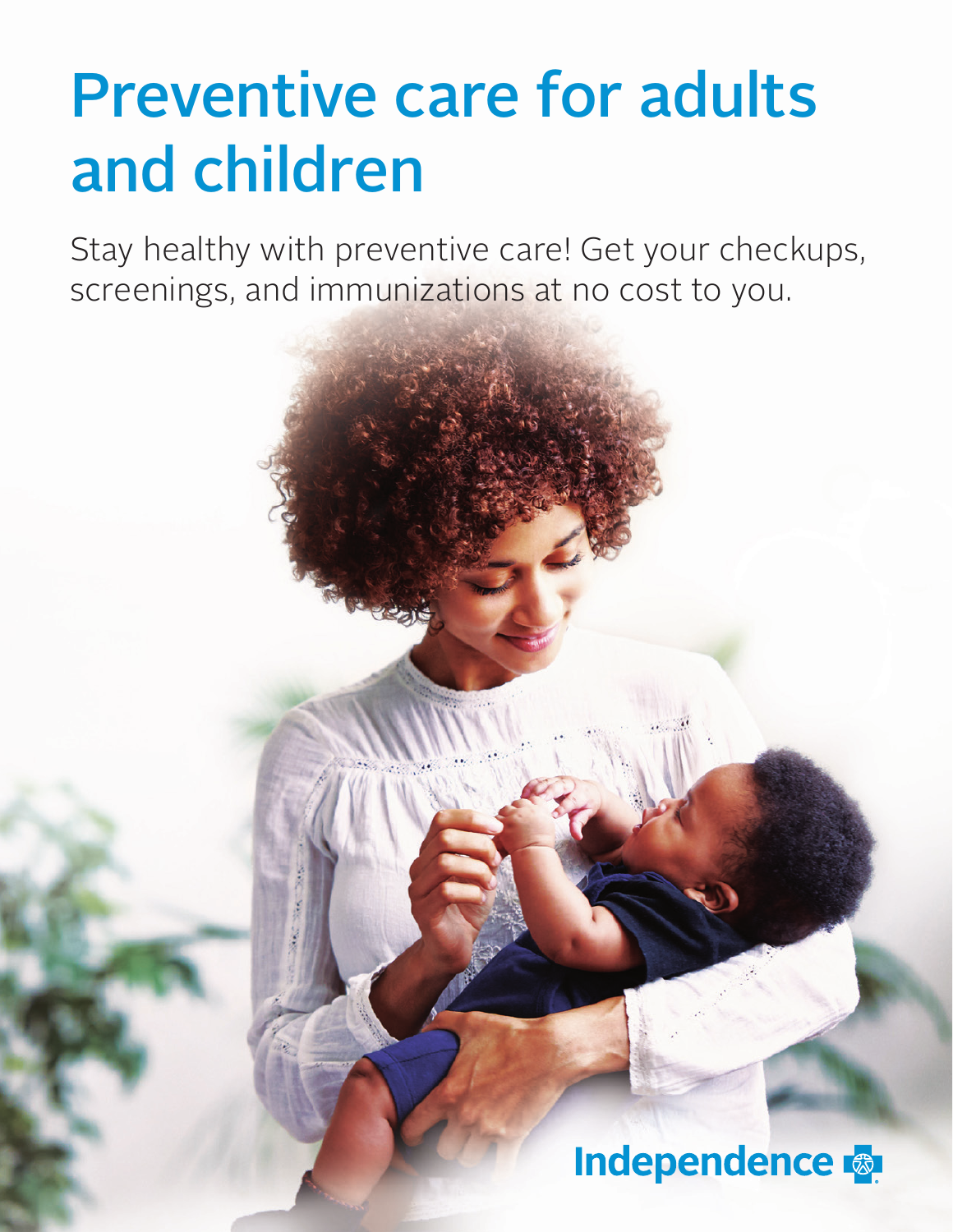At Independence Blue Cross, your health is top priority. One important way to stay healthy is getting the preventive care your doctor recommends — and you'll pay \$0.

**Check-ups** (annual physicals, pediatric well-visits, gynecology well-visits)

**Cancer and other health screenings**

**Immunizations**

Preventive care is the care and counseling you receive to prevent health problems. It's one of the best ways to keep you and your family in good health. It can include:



We want to be sure you get the preventive care recommended for you based on your personal risk factors, age, and gender. Doing so helps you identify health problems or minor issues *before* they become major health concerns, like diabetes or colon cancer. Plus, you save money on health care costs by spotting issues early and avoiding illnesses, like those prevented with immunizations.

Most Independence Blue Cross health plans fully cover recommended preventive care services at an in-network provider, so you pay \$0 out-of-pocket. Please be sure to verify your individual benefits, and note that some services may require preapproval. If a service is not considered preventive (for example, diagnostic procedures or ongoing treatment for an existing condition) or you don't fall within the coverage guidelines, charges may apply.

# What preventive care services are right for you?

Use our interactive Preventive Care Guidelines tool at **ibx.com/preventive** to see which preventive services are recommended for your age and gender. Next, talk to your doctor to see if those services are appropriate for you, and schedule an appointment, if needed.

To understand the criteria for the preventive care services listed, review Medical Policy #00.06.02: Preventive Care Services. You can find it by visiting **[ibx.com/medpolicy](https://www.ibx.com/resources/for-providers/policies-and-guidelines/operations-management/medical-policy)** and typing "Preventive Care" in the search field.

# Questions?

Call the number on the back of your member ID card to speak to a customer service representative.

# Covered preventive services: **Adults**

The following visits, screenings, counseling, medications, and immunizations are generally considered preventive for adults ages 19 and older.

#### Visits

All adults are covered for one preventive exam (also called a well-visit) each benefit year.

#### **Screenings**

- •Abdominal aortic aneurysm
- •Abnormal blood glucose and Type 2 diabetes mellitus
- •Alcohol and drug use/misuse and behavioral counseling intervention
- •Colorectal cancer
- •Depression
- Hepatitis B virus
- Hepatitis C virus
- •High blood pressure
- HIV (human immunodeficiency virus)
- •Latent tuberculosis infection
- •Lipid disorder
- •Lung cancer
- •Obesity
- •Syphilis infection

#### Therapy and counseling

- •Sexually transmitted infections prevention counseling
- •Counseling for overweight or obese adults to promote a healthful diet and physical activity
- •Nutrition counseling (6 visits per benefit year)
- •Prevention of falls counseling for community-dwelling adults ages 65 and older
- •Tobacco use counseling

#### **Medications**

- •Low-dose aspirin
- Prescription bowel preparation (used for colorectal cancer screenings)
- Statins
- •Tobacco cessation medication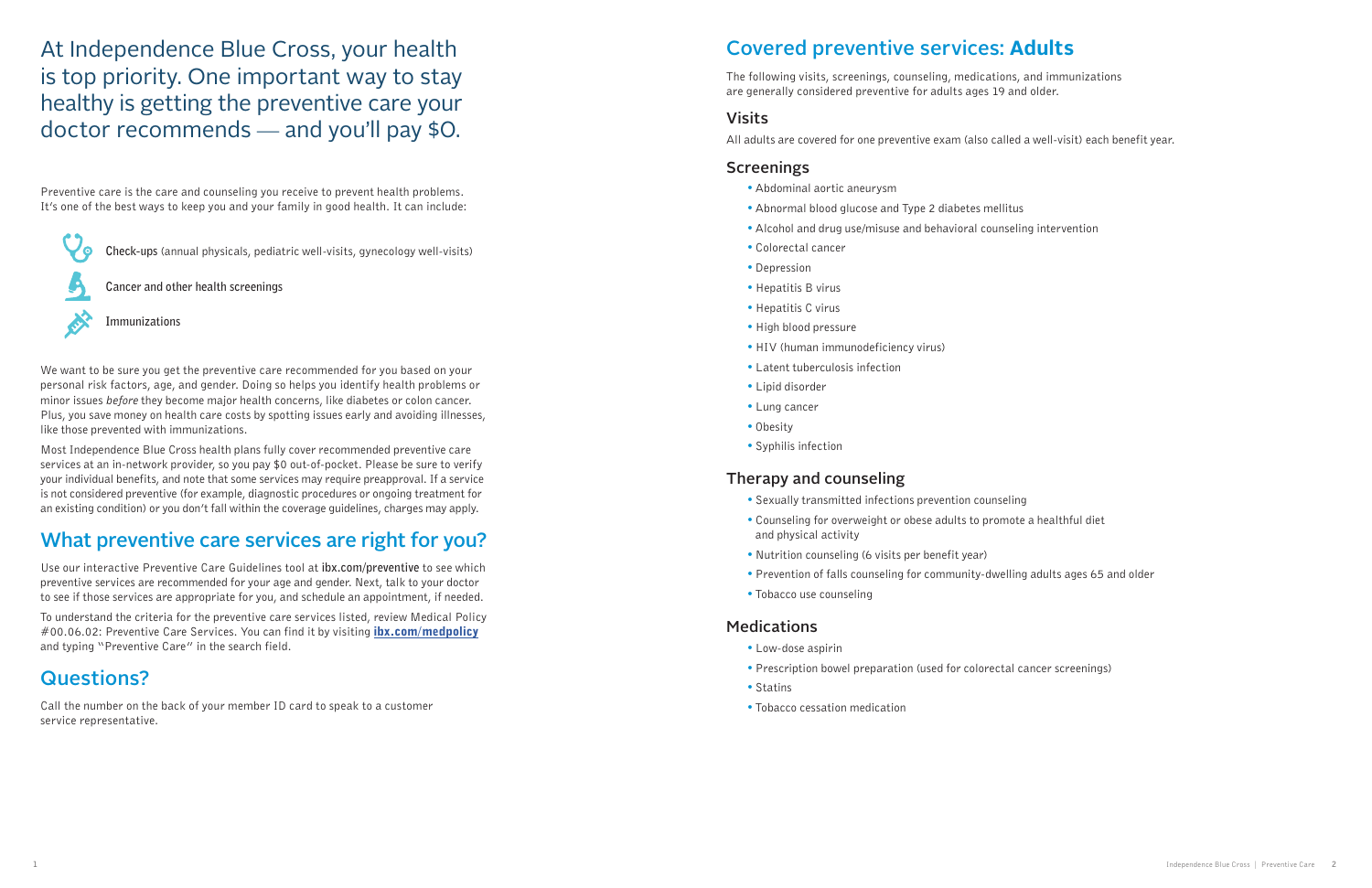The following visits, screenings, counseling, medications, and immunizations are generally considered preventive for women. Preventive care services that are applicable to pregnant women are marked with a  $\zeta$  symbol.

## Covered preventive services: **Women**

- •Well-woman visits
- Prenatal care visits for pregnant women

#### Visits

#### Screenings

Preventive care specific to women may include the following screenings, depending on age and risk factors.

- Bacteriuria
- •BRCA-related cancer risk assessment, genetic counseling, and mutation testing
- •Breast cancer
- •Cervical cancer (Pap test)
- •Chlamydia
- Depression
- Diabetes
- •Gonorrhea
- Hepatitis B virus
- Human immunodeficiency virus (HIV)
- •Human papillomavirus (HPV)
- •Intimate partner violence
- Iron-deficiency anemia
- •Osteoporosis (bone mineral density)
- RhD incompatibility
- Syphilis
- •Urinary incontinence

#### Therapy and counseling

- Breast feeding supplies, support, and counseling
- •Tobacco use counseling
- Reproductive education and counseling, contraception, and sterilization  $\triangle$

#### **Medications**

- Low-dose aspirin for preeclampsia
- •Breast cancer chemoprevention
- •Folic acid
- Pre-exposure prophylaxis for the prevention of HIV



For more information about recommended immunizations, review Medical Policy #08.01.04: Immunizations. You can find it by visiting **[ibx.com/medpolicy](https://www.ibx.com/resources/for-providers/policies-and-guidelines/operations-management/medical-policy)** and typing the policy number in the search field.

### **Table 1:** Recommended Adult Immunization Schedule by Age Group, United States, 2020

| <b>Vaccine</b>                                                 | <b>19-26 years</b>                                                         | 27-49 years                                                        | 50-64 years |                     | $\geqslant$ 65 years |  |  |
|----------------------------------------------------------------|----------------------------------------------------------------------------|--------------------------------------------------------------------|-------------|---------------------|----------------------|--|--|
| Influenza inactivated (IIV) or<br>Influenza recombinant (RIV)  |                                                                            |                                                                    |             |                     |                      |  |  |
| $\overline{\text{or}}$<br>Influenza live,<br>attenuated (LAIV) | 1 dose annually                                                            |                                                                    |             |                     |                      |  |  |
| Tetanus, diphtheria,<br>pertussis (Tdap or Td)                 |                                                                            | 1 dose Tdap, then Td or Tdap booster every 10 years                |             |                     |                      |  |  |
| Measles, mumps,<br>rubella (MMR)                               |                                                                            | 1 or 2 doses depending on indication (if born in 1957 or<br>later) |             |                     |                      |  |  |
| Varicella (VAR)                                                | 2 doses (if born in 1980 or later)                                         | 2 doses                                                            |             |                     |                      |  |  |
| Zoster recombinant<br>(RZV) (preferred)<br>$\bf{C}$            |                                                                            | 2 doses                                                            |             |                     |                      |  |  |
| Zoster live (ZVL)                                              |                                                                            |                                                                    |             | <b>or</b><br>1 dose |                      |  |  |
| Human papillomavirus (HPV)                                     | 2 or 3 doses<br>depending on age at<br>initial vaccination<br>or condition | 27 through<br>45 years                                             |             |                     |                      |  |  |
| Pneumococcal conjugate<br>(PCV13)                              |                                                                            | 65 years and older                                                 |             |                     |                      |  |  |
| Pneumococcal polysaccharide<br>(PPSV23)                        | 1 or 2 doses depending on indication<br>1 dose                             |                                                                    |             |                     |                      |  |  |
| Hepatitis A (HepA)                                             |                                                                            | 2 or 3 doses depending on vaccine                                  |             |                     |                      |  |  |
| Hepatitis B (HepB)                                             |                                                                            | 2 or 3 doses depending on vaccine                                  |             |                     |                      |  |  |
| Meningococcal A, C, W, Y<br>(MenACWY)                          | 1 or 2 doses depending on indication                                       |                                                                    |             |                     |                      |  |  |
| Meningococcal B (MenB)                                         | 2 or 3 doses depending on vaccine and indication<br>19 through<br>23 years |                                                                    |             |                     |                      |  |  |
| Haemophilus influenzae type<br>b (Hib)                         | 1 or 3 doses depending on indication                                       |                                                                    |             |                     |                      |  |  |

1 More information about recommended immunizations is available from the Centers for Disease Control at cdc.gov/vaccines/schedules.

Recommended vaccination for adults who meet age requirement, lack documentation of vaccination, or lack evidence of past infection Recommended vaccination for adults with an

additional risk factor or another indication

Recommended vaccination based on shared clinical decision-making

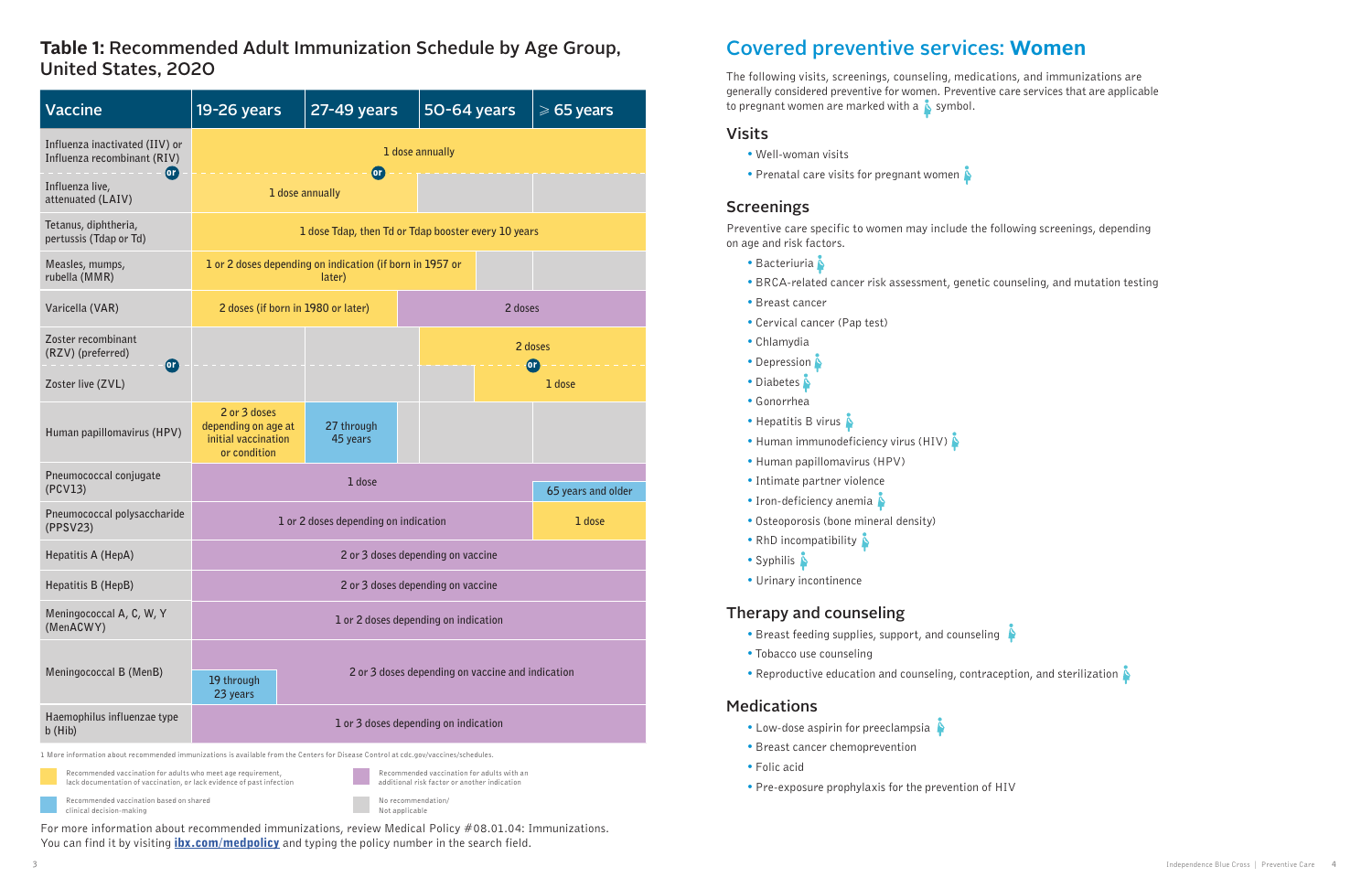| <b>Preventive service</b>                                                  | <b>Recomme</b>                 |  |
|----------------------------------------------------------------------------|--------------------------------|--|
| Additional screening services and counseling                               |                                |  |
| Behavioral counseling for prevention of sexually<br>transmitted infections | Semiannually<br>infections     |  |
| Obesity screening and behavioral counseling                                | Behavioral co<br>BMI in the 95 |  |
| <b>Medications</b>                                                         |                                |  |
| Fluoride                                                                   | Oral fluoride                  |  |
| Prophylactic ocular topical medication for gonorrhea                       | All newborns                   |  |
| <b>Miscellaneous</b>                                                       |                                |  |
| Eluovido varnich application                                               | $E_{100}$ $H_{1000}$ me        |  |

Fluoride varnish application Every three months for all infants and children starting at age of primary tooth eruption through 5 years of age

Tuberculosis testing Tuberculosis testing and the All children up to age 21 years

| <b>Preventive service</b>                                                                                                               | Recommendation                                                                                                                                                                                |
|-----------------------------------------------------------------------------------------------------------------------------------------|-----------------------------------------------------------------------------------------------------------------------------------------------------------------------------------------------|
| <b>Screenings</b>                                                                                                                       |                                                                                                                                                                                               |
| Alcohol and drug use/misuse screening and behavioral<br>counseling intervention                                                         | Annually for all children 11 years of age and older<br>Annual behavioral counseling in a primary care setting for children<br>with a positive screening result for drug or alcohol use/misuse |
| Autism and developmental screening                                                                                                      | All children                                                                                                                                                                                  |
| Bilirubin screening                                                                                                                     | All newborns                                                                                                                                                                                  |
| Chlamydia screening                                                                                                                     | All sexually active children up to age 21 years                                                                                                                                               |
| Depression screening                                                                                                                    | Annually for all children ages 12 years to 21 years                                                                                                                                           |
| Dyslipidemia screening                                                                                                                  | Following a positive risk assessment or in children where laboratory testing<br>is indicated                                                                                                  |
| Gonorrhea screening                                                                                                                     | All sexually active children up to age 21 years                                                                                                                                               |
| Hearing screening for newborns                                                                                                          | All newborns                                                                                                                                                                                  |
| Hearing screening for children 29 days or older                                                                                         | Following a positive risk assessment or in children where hearing<br>screening is indicated                                                                                                   |
| Hepatitis B virus (HBV) screening                                                                                                       | All asymptomatic adolescents at high risk for HBV infection                                                                                                                                   |
| Human immunodeficiency virus (HIV) screening                                                                                            | All children                                                                                                                                                                                  |
| Iron Deficiency Anemia Screening                                                                                                        | All children up to age 21 years                                                                                                                                                               |
| Lead poisoning screening                                                                                                                | All children at risk of lead exposure                                                                                                                                                         |
| Newborn metabolic screening panel (e.g., congenital hypothyroidism,<br>hemoglobinopathies [sickle cell disease], phenylketonuria [PKU]) | All newborns                                                                                                                                                                                  |
| Syphilis screening                                                                                                                      | All sexually active children up to age 21 years with an increased risk for infection                                                                                                          |
| Visual impairment screening                                                                                                             | All children up to age 21 years                                                                                                                                                               |

| <b>Preventive service</b>                                                                                                                                                                                                                                                                                                                                                                                                                                                                                                                                                                                                                              | Recommendation                                                                                                                                                                                                                                                                                |
|--------------------------------------------------------------------------------------------------------------------------------------------------------------------------------------------------------------------------------------------------------------------------------------------------------------------------------------------------------------------------------------------------------------------------------------------------------------------------------------------------------------------------------------------------------------------------------------------------------------------------------------------------------|-----------------------------------------------------------------------------------------------------------------------------------------------------------------------------------------------------------------------------------------------------------------------------------------------|
| <b>Visits</b>                                                                                                                                                                                                                                                                                                                                                                                                                                                                                                                                                                                                                                          |                                                                                                                                                                                                                                                                                               |
| Pre-birth exams                                                                                                                                                                                                                                                                                                                                                                                                                                                                                                                                                                                                                                        | All expectant parents for the purpose of establishing a pediatric<br>medical home                                                                                                                                                                                                             |
| Preventive exams<br>Services that may be provided during the preventive exam include but<br>are not limited to the following:<br>• Behavioral counseling for skin cancer prevention<br>• Blood pressure screening<br>• Congenital heart defect screening<br>• Counseling and education provided by health care providers to<br>prevent initiation of tobacco use<br>• Developmental surveillance<br>• Dyslipidemia risk assessment<br>• Hearing risk assessment for children 29 days or older<br>• Height, weight, and body mass index measurements<br>• Hemoglobin/hematocrit risk assessment<br>• Obesity screening<br>• Oral health risk assessment | All children up to 21 years of age, with preventive exams provided at:<br>• 3-5 days after birth<br>• By 1 month<br>$\cdot$ 2 months<br>$\cdot$ 4 months<br>• 6 months<br>• 9 months<br>• 12 months<br>• 15 months<br>• 18 months<br>• 24 months<br>• 30 months<br>• 3-21 years: annual exams |
| • Psychosocial/behavioral assessment                                                                                                                                                                                                                                                                                                                                                                                                                                                                                                                                                                                                                   |                                                                                                                                                                                                                                                                                               |

# Covered preventive services: **Children**

The following visits, screenings, medications, counseling, and immunizations are generally considered preventive for children ages 18 and younger.

\* More information about recommended immunizations is available from the Centers for Disease Control at cdc.gov/vaccines/schedules.

 $\gamma$  for all sexually active adolescents at increased risk for sexually transmitted

ounseling for children 6 years or older with an age-specific and sex-specific 5th percentile or greater

for children up to 16 years whose water supply is deficient in fluoride

within 24 hours after birth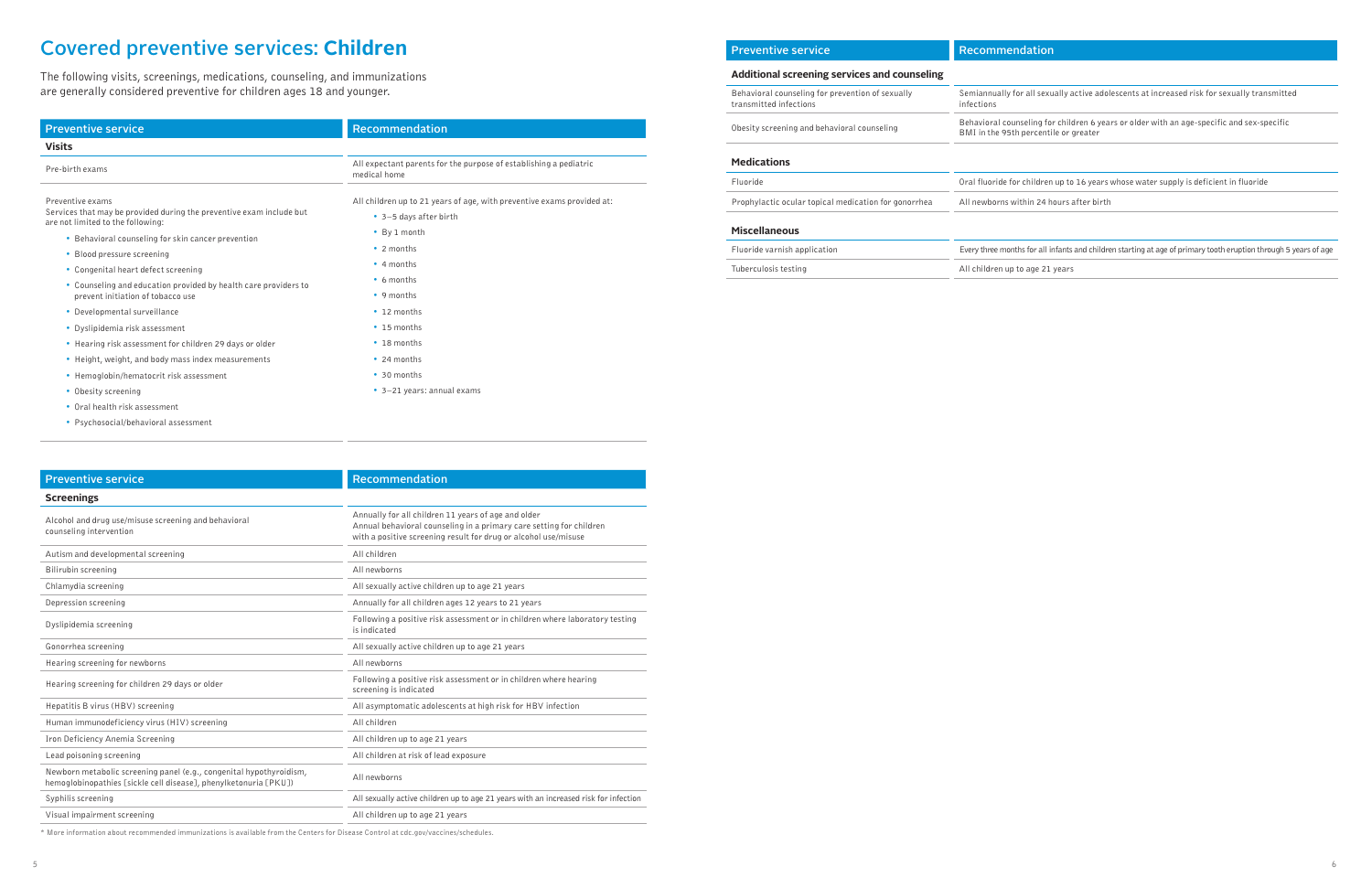### **Immunizations:** Recommended Child and Adolescent Immunization Schedule for ages 18 years or younger, United States, 2020

**These recommendations must be read with the notes that follow.** For those who fall behind or start late, provide catch-up vaccination at the earliest opportunity as indicated by the green bars. To determine minimum intervals between doses, see the catch-up schedule (Table 2). School entry and adolescent vaccine age groups are shaded in gray

| Vaccine                                                      | <b>Birth</b> | 1 mos | 2 mos    | 4 mos    | 6 mos    | 9 mos | 12 mos          | 15 mos                                      | 18 mos                          | 19-23 mos | 2-3 yrs | $4-6$ yrs                                 | 7-10 yrs | 11-12 yrs | 13-15 yrs                      | 16 yrs   | 17-18 yrs |
|--------------------------------------------------------------|--------------|-------|----------|----------|----------|-------|-----------------|---------------------------------------------|---------------------------------|-----------|---------|-------------------------------------------|----------|-----------|--------------------------------|----------|-----------|
| Hepatitis B (HepB)                                           | 1st dose     |       | 2nd dose |          |          |       |                 | <---------------- 3rd dose ---------------> |                                 |           |         |                                           |          |           |                                |          |           |
| Rotavirus (RV): RV1 (2-dose series), RV5 (3-dose<br>series)  |              |       | 1st dose | 2nd dose | $\star$  |       |                 |                                             |                                 |           |         |                                           |          |           |                                |          |           |
| Diphtheria, tetanus, acellular<br>pertussis (DTaP <7 yrs)    |              |       | 1st dose | 2nd dose | 3rd dose |       |                 |                                             | $\leftarrow$ 4th dose -->       |           |         | 5th<br>dose                               |          |           |                                |          |           |
| Haemophilus influenzae<br>type b (Hib)                       |              |       | 1st dose | 2nd dose | $\star$  |       | 3rd & 4th dose* |                                             |                                 |           |         |                                           |          |           |                                |          |           |
| Pneumococcal conjugate (PCV13)                               |              |       | 1st dose | 2nd dose | 3rd dose |       |                 | $\leftarrow$ 4th dose -->                   |                                 |           |         |                                           |          |           |                                |          |           |
| Inactivated poliovirus (IPV <18 yrs)                         |              |       | 1st dose | 2nd dose |          |       |                 | <---------------- 3rd dose ---------------> |                                 |           |         | 4th dose                                  |          |           |                                |          |           |
| Influenza (IIV)                                              |              |       |          |          |          |       |                 |                                             | Annual vaccination 1 or 2 doses |           |         |                                           |          |           | Annual vaccination 1 dose only |          |           |
| $\bullet$<br>------------<br>Influenza (LAIV)                |              |       |          |          |          |       |                 |                                             |                                 |           |         | <b>Annual vaccination</b><br>1 or 2 doses |          | $\bullet$ | Annual vaccination 1 dose only |          |           |
| Measles, mumps, rubella (MMR)                                |              |       |          |          | $\star$  |       |                 | $\leftarrow$ 1st dose -->                   |                                 |           |         | 2nd dose                                  |          |           |                                |          |           |
| Varicella (VAR)                                              |              |       |          |          |          |       |                 | $\leftarrow$ 1st dose -->                   |                                 |           |         | 2nd dose                                  |          |           |                                |          |           |
| Hepatitis A (HepA)                                           |              |       |          |          | $\star$  |       |                 | 2-dose series*                              |                                 |           |         |                                           |          |           |                                |          |           |
| Tetanus, diphtheria, acellular pertussis (Tdap $\geq 7$ yrs) |              |       |          |          |          |       |                 |                                             |                                 |           |         |                                           |          | Tdap      |                                |          |           |
| Human papillomavirus (HPV)                                   |              |       |          |          |          |       |                 |                                             |                                 |           |         |                                           | $***$    | $\star$   |                                |          |           |
| Meningococcal (MenACWY-D ≥9 mos,<br>MenACWY-CRM ≥2 mos)      |              |       |          |          |          |       |                 | $\ast$                                      |                                 |           |         |                                           |          | 1st dose  |                                | 2nd dose |           |
| Meningococcal B                                              |              |       |          |          |          |       |                 |                                             |                                 |           |         |                                           |          |           | $\star$                        |          |           |
|                                                              |              |       |          |          |          |       |                 |                                             |                                 |           |         |                                           |          |           |                                |          |           |
| Pneumococcal polysaccharide<br>(PPSV23)                      |              |       |          |          |          |       |                 |                                             |                                 |           |         |                                           |          | $\star$   |                                |          |           |

No recommendation/ No recommended<br>Not applicable

\*For more information about recommended immunizations, review Medical Policy #08.01.04: Immunizations. You can find it by visiting





More information about recommended immunizations is available from the Centers for Disease Control at [cdc.gov/vaccines/schedules](https://www.cdc.gov/vaccines/schedules/).

[ibx.com/medpolicy](https://www.ibx.com/resources/for-providers/policies-and-guidelines/operations-management/medical-policy) and typing the policy number in the search field.

Recommended based on shared clinical decision-making or \*\*can be used in this age group

Range of recommended ages for catch-up immunization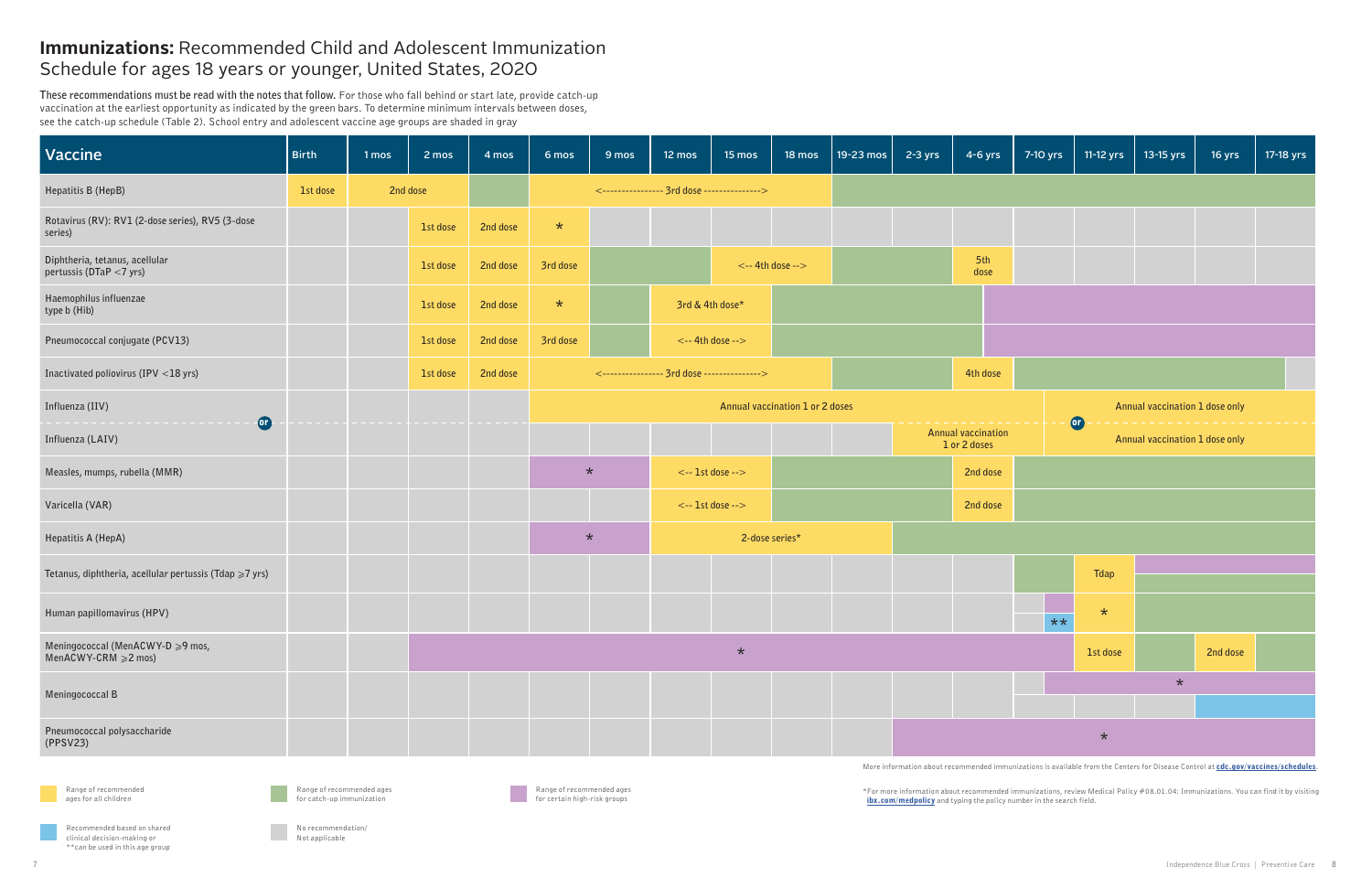| Notes to discuss with my doctor |  |  |
|---------------------------------|--|--|
|                                 |  |  |
|                                 |  |  |

| $\sim$                                                                                                                | $\sim$                                                                                                                  |
|-----------------------------------------------------------------------------------------------------------------------|-------------------------------------------------------------------------------------------------------------------------|
|                                                                                                                       | <u> 1989 - Johann Stoff, amerikansk politiker (d. 1989)</u><br>$\sim$ - $\sim$ - $\sim$                                 |
|                                                                                                                       | $\overline{\phantom{a}}$                                                                                                |
|                                                                                                                       |                                                                                                                         |
|                                                                                                                       |                                                                                                                         |
| <u> 1989 - Andrea Andrew Maria (h. 1989).</u><br>1980 - Andrew Maria (h. 1980).                                       | <u> 1989 - Johann Barn, amerikansk politiker (d. 1989)</u>                                                              |
|                                                                                                                       |                                                                                                                         |
|                                                                                                                       | <u> The Communication of the Communication of the Communication of the Communication of the Communication of the Co</u> |
| <u> 1989 - Andrea Andrea Andrea Andrea Andrea Andrea Andrea Andrea Andrea Andrea Andrea Andrea Andrea Andrea Andr</u> | <u> 1989 - Johann Barnett, fransk politiker (d. 1989)</u>                                                               |
|                                                                                                                       |                                                                                                                         |

| ۰ |
|---|
|   |
|   |
|   |
|   |
|   |
|   |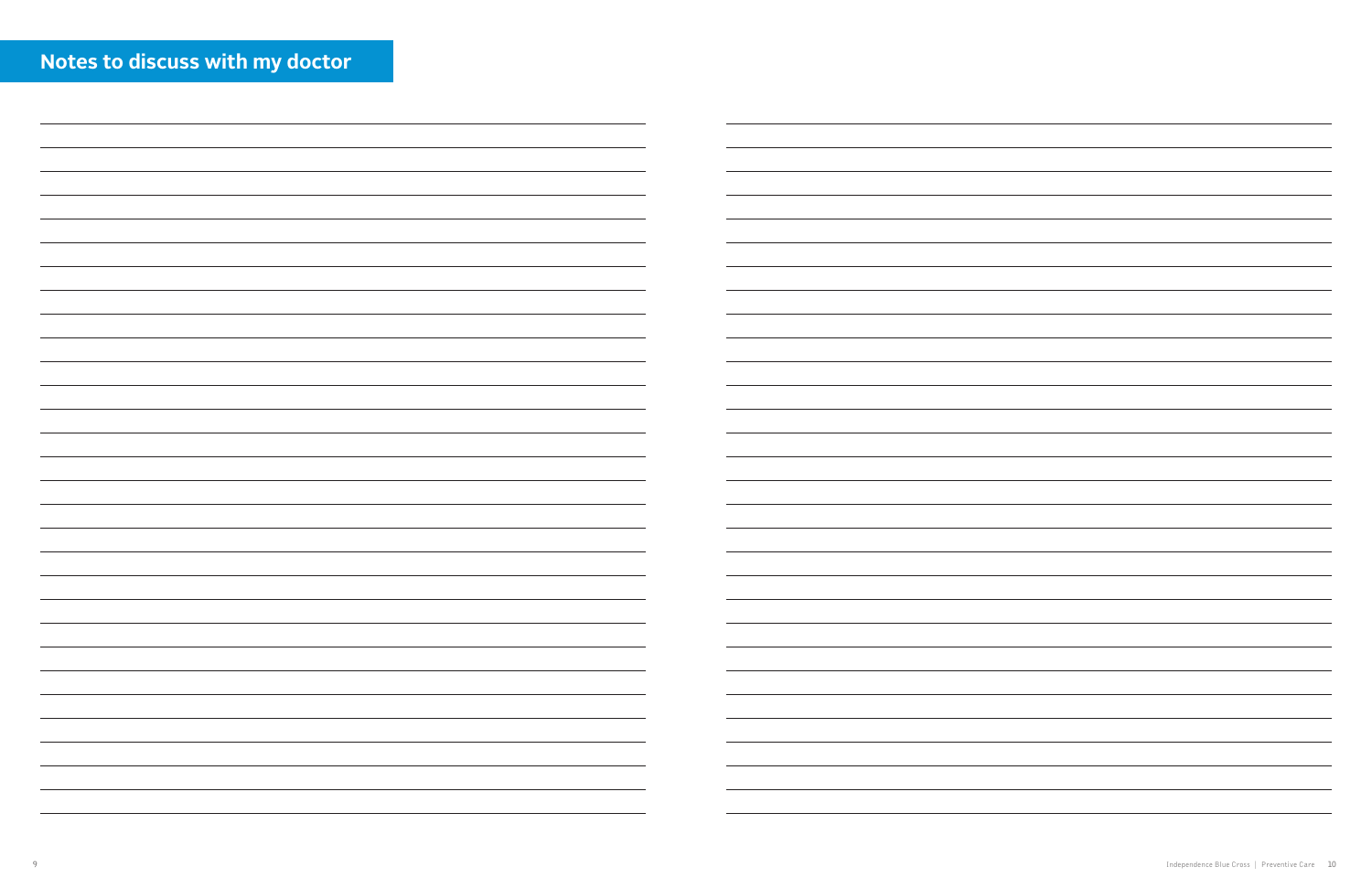| Notes to discuss with my doctor |  |  |
|---------------------------------|--|--|
|                                 |  |  |
|                                 |  |  |

| <u> 1989 - Andrea Santa Andrea Andrea Andrea Andrea Andrea Andrea Andrea Andrea Andrea Andrea Andrea Andrea Andr</u> |                                                                                                                                                                                                                               |
|----------------------------------------------------------------------------------------------------------------------|-------------------------------------------------------------------------------------------------------------------------------------------------------------------------------------------------------------------------------|
| 图1-10 Control District Control District Control District Control District Control District Control District Co       | the control of the control of the control of the control of the control of the control of the control of the control of the control of the control of the control of the control of the control of the control of the control |
|                                                                                                                      |                                                                                                                                                                                                                               |
|                                                                                                                      |                                                                                                                                                                                                                               |
| <u> 1989 - Andrea Andrew Maria (h. 1989).</u>                                                                        | <u> 1989 - Andrea Stadt Brandenburg, amerikansk politiker (d. 1989)</u>                                                                                                                                                       |
| <u> 1989 - Andrea Stadt Britain, amerikansk politiker (</u>                                                          | <u> 1989 - Johann Barn, amerikansk politiker (d. 1989)</u>                                                                                                                                                                    |
|                                                                                                                      | <u> Andrew Hermann (</u>                                                                                                                                                                                                      |
|                                                                                                                      |                                                                                                                                                                                                                               |

| ۰ |
|---|
|   |
|   |
|   |
|   |
|   |
|   |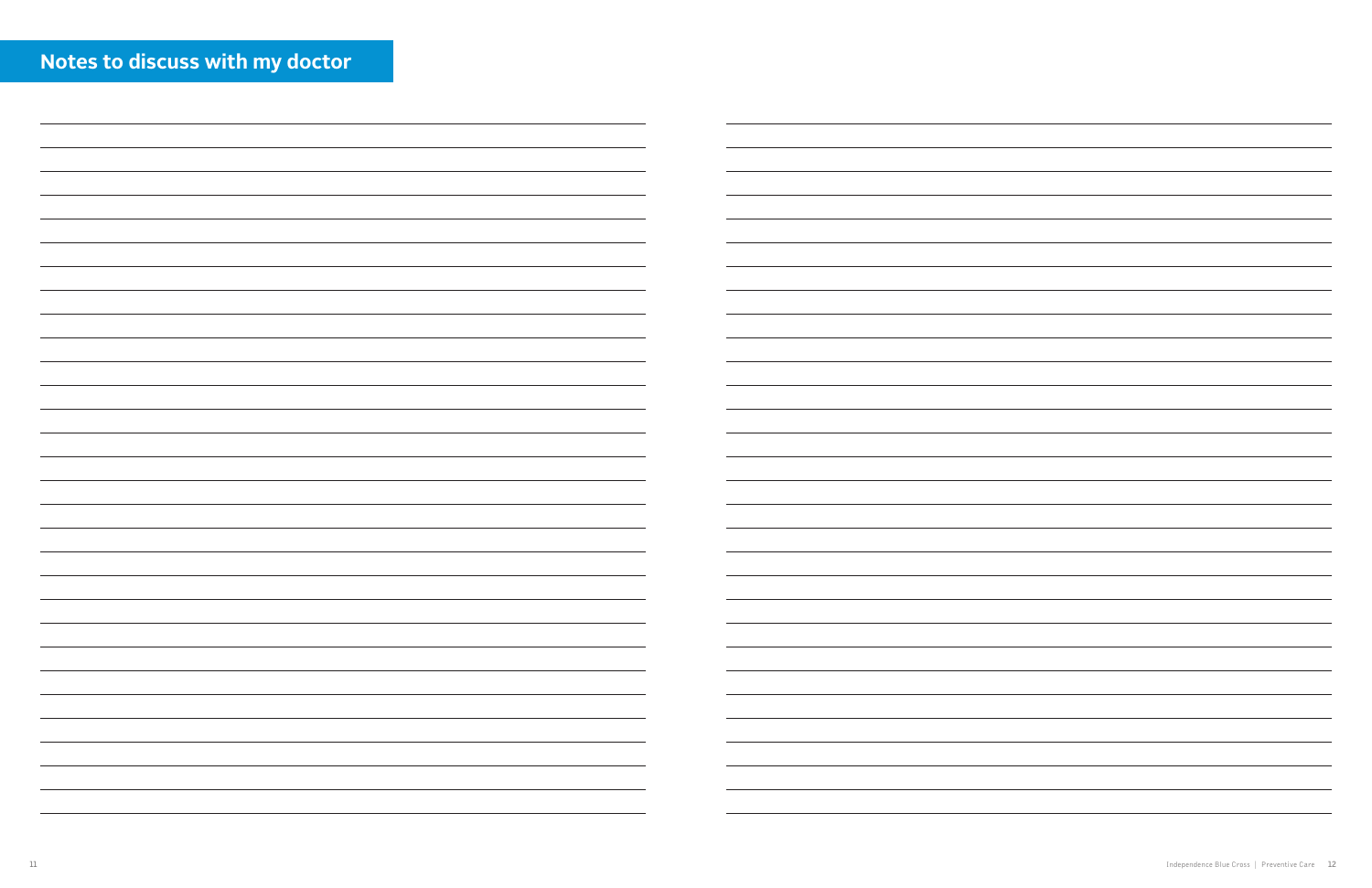#### **Language Assistance Services**

**Spanish:** ATENCIÓN: Si habla español, cuenta con servicios de asistencia en idiomas disponibles de forma gratuita para usted. Llame al número telefónico de Servicio al Cliente que figura en el reverso de su tarjeta de identificación.

**Chinese:** 注意:如果您讲中文,您可以得到免费的语言 协助服务。请致电您ID卡背面的客户服务电话号码.

**Vietnamese:** LƯU Ý: Nếu bạn nói tiếng Việt, chúng tôi sẽ cung cấp dịch vụ hỗ trợ ngôn ngữ miễn phí cho bạn. Hãy gọi số Dịch Vụ Chăm Sóc Khách Hàng ở mặt sau thẻ ID của ban.

**Korean:** 안내사항: 한국어를 사용하시는 경우, 언어 지원 서비스를 무료로 이용하실 수 있습니다. 귀하의 ID 카드 뒷면에 있는 고객 서비스 번호로 전화해 주십시오.

**Portuguese:** ATENÇÃO: se você fala português, encontram-se disponíveis serviços gratuitos de assistência ao idioma. Ligue para telefone do Atendimento ao Cliente que está no verso do seu cartão de identificação.

**Gujarati: �ચના ૂ** : **જો તમે�જરાતી ુ બોલતા હો**, **તો િન**:**��કુ ભાષા સહાય સેવાઓ તમારા માટ��પલ�� છે**. **�ૃ પયા તમારા ��ડ� કાડ�ની પાછળ �ાહક સેવા નબર ં પર કોલ કરો.**

**Russian:** ВНИМАНИЕ: Если вы говорите по-русски, то можете бесплатно воспользоваться услугами перевода. Позвоните в службу поддержки клиентов по номеру телефона, указанном на обратной стороне вашей идентификационной карты.

**Polish:** UWAGA: Jeżeli mówisz po polsku, możesz skorzystać z bezpłatnej pomocy językowej. Zadzwoń pod numer Obsługi klienta znajdujący się na odwrocie Twojego identyfikatora.

**Italian:** ATTENZIONE: Se lei parla italiano, sono disponibili servizi di assistenza linguistica gratuiti. Chiami il numero dell'Assistenza clienti che troverà sul retro della sua tessera identificativa.

#### **Arabic:**

ملحوظة: إذا كنت تتحدث اللغة العربية، فإن خدمات المساعدة اللغوية متاحة لك بالمجان. الرجاء االتصال برقم "خدمة العمالء" الموجود على ظھر بطاقة ھويتك.

**Mon-Khmer, Cambodian:** សូមេម�្តចប់�រមមណ៍៖ ប្រសិនបើអ្នកនិយាយភាសាមន-ខ្មែរ បុភាសាខ្មែរ នោះ ជំនួយផ្នែកភាសានឹងមានផ្តល់ជូនដល់លោកអ្នកដោយឥត គិតថ្លៃ។ សូមទូរសព្ទទៅលេខសេវាសមាជិក ដែលមាននៅ ផ្នេកខាងក្រោយនេបណ្ណសម្គាលខ្លួនរបស់លោកអ្នក ។

**French Creole:** ATANSYON : Si w pale Kreyòl Ayisyen, gen sèvis èd pou lang ki disponib gratis pou ou. Tanpri rele nimewo Sèvis Kliyantèl ki sou do kat idantifikasyon ou a.

**Tagalog:** PAUNAWA: Kung nagsasalita ka ng Tagalog, magagamit mo ang mga serbisyo na tulong sa wika nang walang bayad. Mangyaring tawagan ang numero ng Customer Service na nasa likod ng iyong ID card.

**French:** ATTENTION: Si vous parlez français, des services d'aide linguistique-vous sont proposés gratuitement. Veuillez composer le numéro du service clientèle indiqué au dos de votre carte d'identité Médicale.

- Free aids and services to people with disabilities to communicate effectively with us, such as: qualified sign language interpreters, and written information in other formats (large print, audio, accessible electronic formats, other formats).
- Free language services to people whose primary language is not English, such as: qualified interpreters and information written in other languages.

**Pennsylvania Dutch:** BASS UFF: Wann du Pennsylvania Deitsch schwetzscht, kannscht du Hilf griege in dei eegni Schprooch unni as es dich ennich eppes koschte zellt. Ruf die Number uff die hinnerscht Seit vun dei ID Card uff fer schwetze mit ebber as dich helfe kann.

**Hindi: ध्यान दें: यदि आप हिंदी बोलते हैं तो आपके लिए** मुफ्त में भाषा सहायता सेवाएं उपलब्ध है। कृपया अपने आईडी कार्ड के पीछे दिए ग्राहक सेवा नंबर पर कॉल करें।

**German:** ACHTUNG: Wenn Sie Deutsch sprechen, können Sie kostenlos sprachliche Unterstützung anfordern. Bitte rufen Sie unsere Kundendienstnummer auf der Rückseite Ihrer Identifikationskarte an.

https://ocrportal.hhs.gov/ocr/portal/lobby.jsf or by mail or phone at: U.S. Department of Health and Human Services, 200 Independence Avenue SW., Room 509F, HHH Building, Washington, DC 20201, 1-800- 368-1019, 800-537-7697 (TDD). Complaint forms are available at

**Japanese:** 備考:母国語が日本語の方は、言語アシス タンスサービス(無料)をご利用いただけます。 ご自分のIDカードの裏面に記載されている カスタマーサービスの番号へお電話ください。

#### **Persian (Farsi):**

توجه: اگر فارسی صحبت می کنيد، خدمات ترجمه به صورت رایگان برای شما فراهم می باشد. لطفاً با شماره خدمات مشتریان که در پشت کارت شناسايی شما درج شده است تماس بگيريد.

Navajo: Díí baa akó nínízin: Díí saad bee yáníłti'go Diné Bizaad, saad bee áká'ánída'áwo'déé', t'áá jiik'eh. T'áá shoodí hódíílnih koji'Áká'anídaalwo'ji éí binumber naaltsoos nitl'izgo nantinígíí bine'déé' bikáá'.

#### **Urdu:**

توجہ درکارہے: اگر آپ اردو زبان بولتے ہيں، تو آپ کے لئے مفت ميں زبان معاون خدمات دستياب ہيں۔ آپ کے شناختی کارڈ کے پيچھے دئيےگئے صارف خدمات نمبر پر برائے کرم کال کريں.

#### **Discrimination is Against the Law**

This Plan complies with applicable Federal civil rights laws and does not discriminate on the basis of race, color, national origin, age, disability, or sex. This Plan does not exclude people or treat them differently because of race, color, national origin, age, disability, or sex.

This Plan provides:

If you need these services, contact our Civil Rights Coordinator. If you believe that This Plan has failed to provide these services or discriminated in another way on the basis of race, color, national origin, age, disability, or sex, you can file a grievance with our Civil Rights Coordinator. You can file a grievance in the following ways: In person or by mail: ATTN: Civil Rights Coordinator, 1901 Market Street, Philadelphia, PA, 19103; By phone: 1-888-377-3933 (TTY: 711), By fax: 215-761-0245, By email:

civilrightscoordinator@1901market.com. If you need help filing a grievance, our Civil Rights Coordinator is available to help you.

You can also file a civil rights complaint with the U.S. Department of Health and Human Services, Office for Civil Rights electronically through the Office for Civil Rights Complaint Portal, available at

*http://www.hhs.gov/ocr/office/file/index.html.*